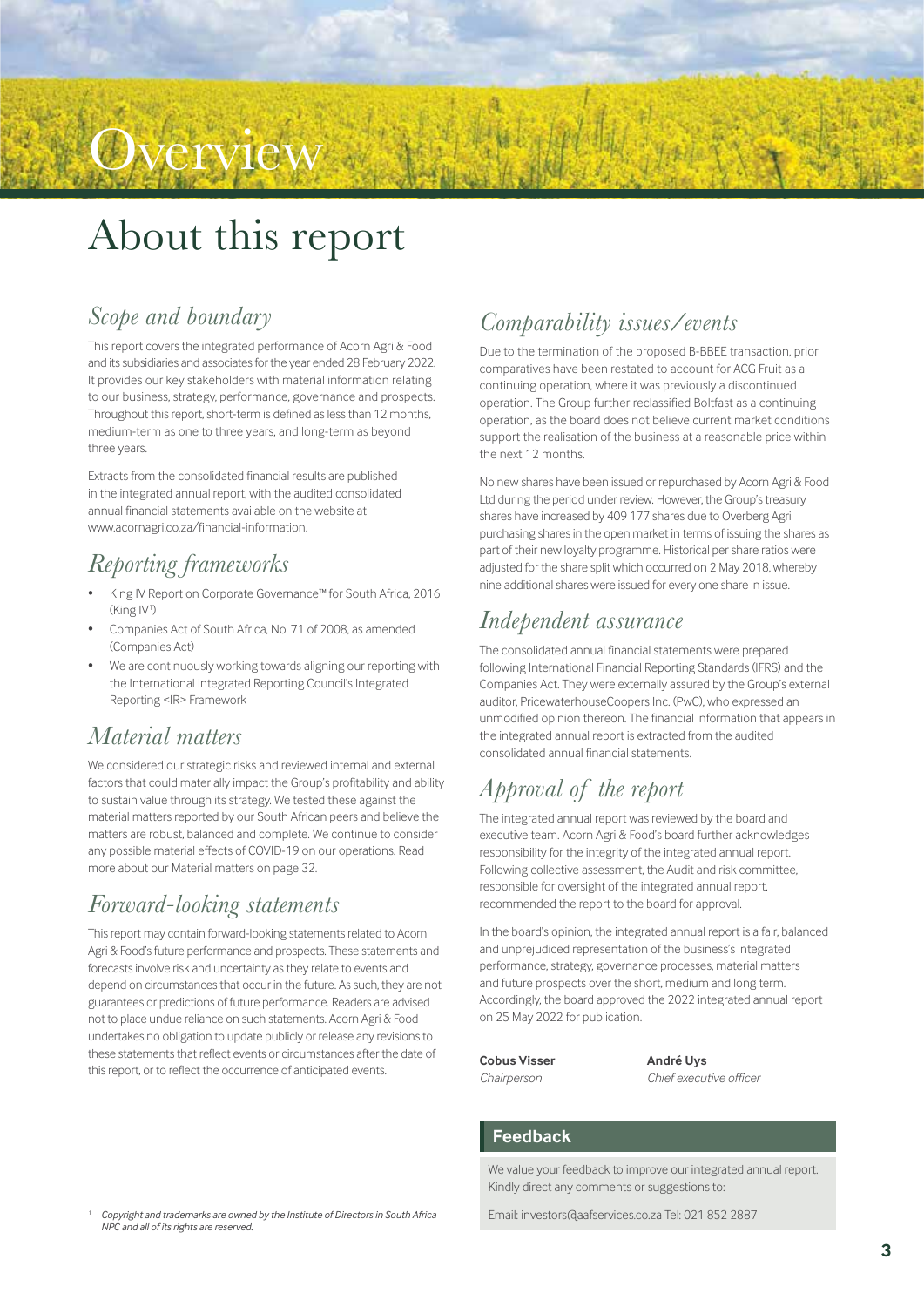*"We will need to approach the new financial year alert, aware and keenly adaptable to the new headwinds that await us as we continue to execute our strategy."* **Cobus Visser**



## Chairperson's report

2022 encompassed rapid change worldwide, and South Africa was no different. Our Group withstood another pandemic year admirably and adapted to the flurry of structural, civil and economic challenges that arose. More detail surrounding these challenges can be found in our operating context on page 28.

### *Record revenue growth*

This year, Acorn Agri & Food reports record growth in revenue of 40%. This comes from multiple wins: the successful conclusion of three acquisitions, a second consecutive above-average harvest and excellent trading conditions in the retail and fuel industry.

This record revenue translated to a 17% improvement upon last year's operating profit before capital items. Similarly, EBITDA before capital items increased by 12%. The above-average harvests as well as our continued pursuit of improved margins and optimising cost structures contributed to this increase.

While the record revenue improved profitability for the Group, ACG Fruit and Grassroots Group detracted from the Group's performance and resulted in a 10% decrease in total net profit after tax. Find more information about our financial performance in our CFO's report on page 47.

## *Declining share price*

The declining trend in our Group's share price since amalgamation has been a cause for concern for our management team and board for the past two years. We have seen a sideways movement in our share price after ending the previous financial year at R12.00 per share and ending the 2022 financial year at R11.50. This share price represents a 50% discount on net asset value (NAV). Throughout the year, the share price moved between R9.00 (low) and R16.00 (high). The board and management are considering numerous initiatives to improve this position.

Trading of Acorn Agri & Food shares remained subdued at 0.79%. Our adjusted headline earnings for the year increased by 11% to R150 million (2021: R135 million). This should support a higher share price even at conservative price earnings ratios. We will continue to focus on improving our results, which should improve the value per share. To quote Elon Musk: **"If something is important enough, even if the odds are against you, you should still do it."**

#### *Unpacking the board's focus areas for the year* Enhancing the board's composition

It is my pleasure to welcome Alwyn Van Der Merwe to the board of directors. Alwyn brings 32 years of experience in the financial services industry to the table and we have already benefitted from his wisdom.

#### Disposing of non-strategic operations

Last year, we were excited about a B-BBEE deal which would have allowed us to exit ACG Fruit while simultaneously reducing the management fee payable to Acorn Private Equity. We were disappointed that this deal did not materialise. The net effect of this was that ACG Fruit remained part of the Group, and its results had a detrimental effect on our overall results for the year. Continued unfavourable performance by ACG Fruit represents a significant risk in not achieving our 2024 targets. As a result, management has been tasked to make substantial progress in restructuring (including ACG Fruit's head office) and consolidating the business while improving its strategic alignment, performance and profitability for the new financial year.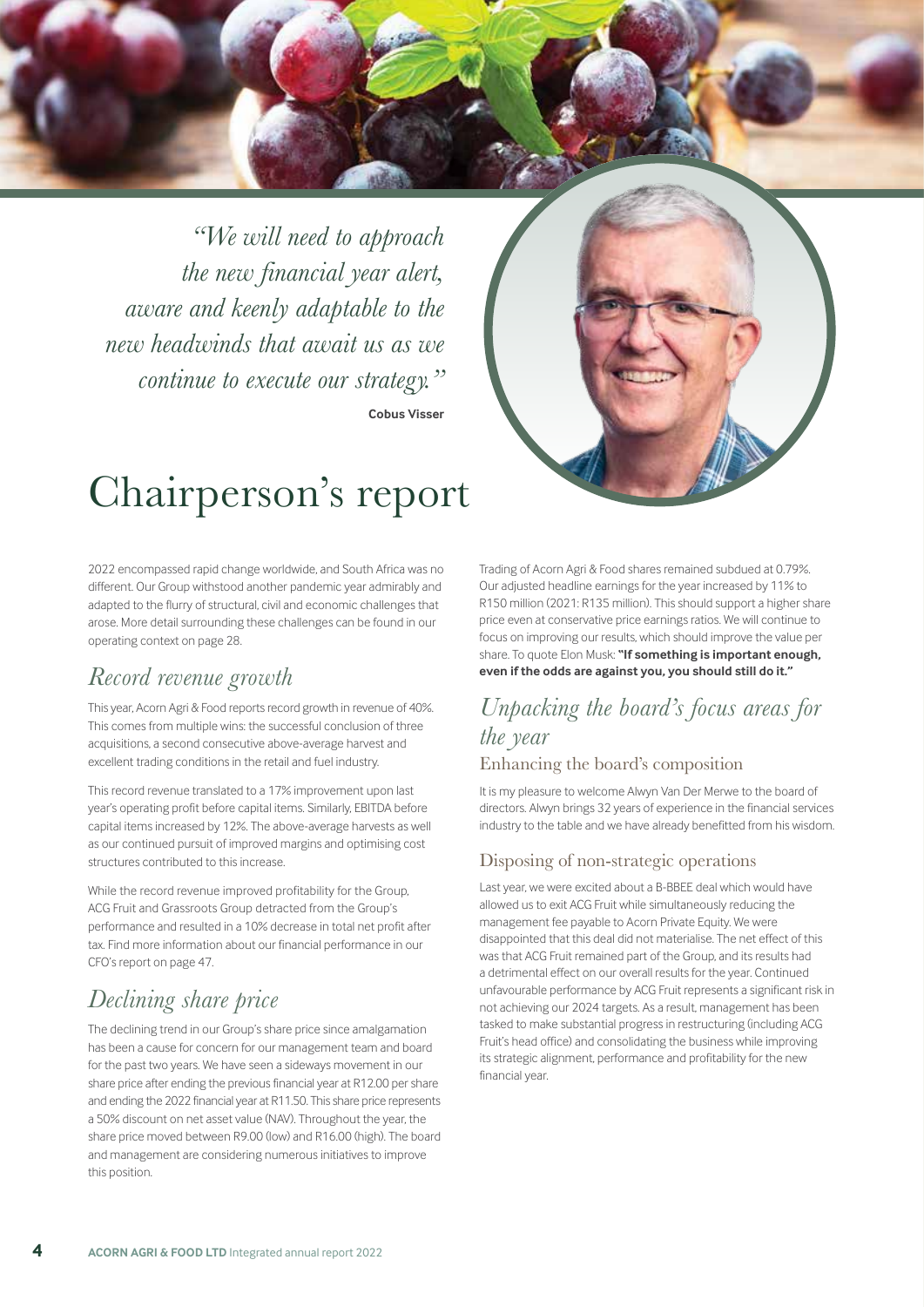#### Monitoring Acorn Private Equity

Under the amended Fund Management Agreement last year, we implemented performance measurement criteria for Acorn Private Equity. These criteria align performance with shareholder and Group expectations and allow us to measure the value we derive from the agreement. The criteria are measured quarterly and can be revised if dictated by prevailing circumstances.

The board is satisfied that Acorn Private Equity performed well during the year. The successful implementation of the Kyron Group deal and the recent winning of the Private Equity Deal of the Year award for said deal is testament thereof.

#### Ongoing empowerment and transformation

Our specific diversity goals for each group company are annually evaluated by our Remuneration and nomination committee. We acknowledge the enduring need for B-BBEE empowerment in our group companies. Management continues to investigate solutions for this.

However, we are fortunate that one of our shareholders committed to increasing their shareholding in the Group to 25% within a reasonable time, which will benefit our Group significantly in terms of B-BBEE credentials.

#### Assisting group companies regarding strategy, growth and human capital

In line with our parenting strategy, the Group provided strategic leadership to our group companies, while ensuring that they create value. We strive to ensure that the corporate structure adds value to the link between the Group and group companies, as well as between group companies. We ensured that executive management set key multi-year objectives, but that our group companies are accountable for achieving the objectives. We centralised certain functions that support synergies between the group companies, focusing on integration opportunities between them.

#### Responding to COVID-19

The mass roll-out of vaccinations resulted in a slow return to normality for many countries. Safety protocols were kept in place throughout the Group to prevent the risk of infection. This allowed group companies to continue operating effectively with reduced disruption and cost structures. We endeavour to continue with these protocols for as long as is necessary to ensure the safety of our stakeholders.

Digitalisation has become increasingly important during COVID-19 and will likely remain so. We have recently formed a Group IT task team. We are excited about the focus that it is placing on using technology as an enabler for broader customer interaction, new business and unlocking internal efficiencies. We look forward to continued improvement in our digitalisation through this team.

## *A challenging, but optimistic outlook*

When we reflect on the year that's been, we also need to look ahead. Acorn Agri & Food has enjoyed a productive start to the new financial year. Indeed, several initiatives across our group companies look promising. The continued vaccination roll-out, as well as the relatively low new COVID-19 cases being reported, has brought renewed hope that the end of the pandemic is in sight. We foresee continued easing of restrictions and improving trading conditions for the coming year. Good agricultural production conditions materialised for a second consecutive year. This should bring continued favourable knock-on effects. We are also pleased to report that our new acquisitions are performing above our expectations. Along with the reopening of international trade and borders, we expect some promising prospects to come to fruition.

Unfortunately, the structural and economic challenges facing South Africa seem to be mounting. Load shedding, civil unrest, high unemployment, corruption and poor economic growth are hard-hitting challenges that will not easily be resolved on our journey forward. In addition, escalating conflict between Ukraine and Russia pose a threat to global food security and could cause major supply disruptions globally. The economic ramifications of the conflict could result in further hardship for consumers. They may affect the cost of food production in general as the availability of fertiliser is under threat.

We will need to approach the new financial year alert, aware and keenly adaptable to the new headwinds that await us as we continue to execute our strategy. However, I am confident that the leadership of Acorn Agri & Food is up to the task. Although we foresee challenging headwinds in the medium term, we also see a future filled with opportunity, and we are poised for growth.

## *Appreciating stakeholder support*

As a Group, we are endlessly grateful to our Heavenly Father for His grace and guidance over the past year.

I continue to marvel at the commitment of our employees – without whom, we would not be in the fortunate position we are in today. Thank you for your dedication.

I sincerely thank André Uys and his management team for their courage and venerable leadership. To my fellow board members – we are indebted to your direction and dedicated labour for our Group.

On behalf of the board, I would like to express our appreciation to our stakeholders. Our employees, shareholders, partners, loyal customers and suppliers – everything we do as Acorn Agri & Food is to continue to create value for you and to serve you as best we can. We cannot thank you enough for your continued and valued support.

#### **Cobus Visser**

*Chairperson*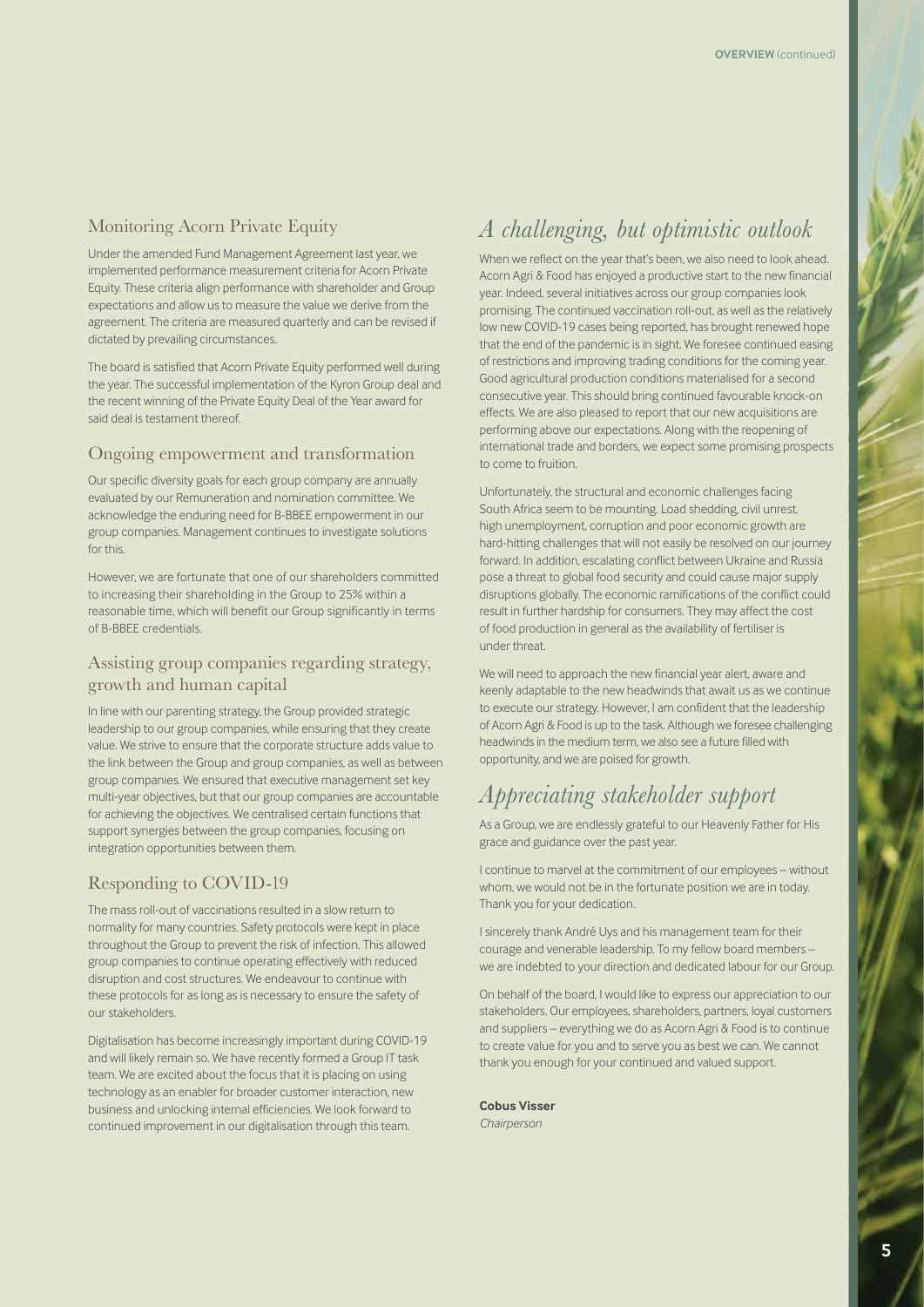# About our group

Acorn Agri & Food is a leading, vertically integrated South African agriculture and food group with a legacy of more than 100 years and over 2 100 employees. We are a public company that operates nationally, with a strong presence in the Western Cape.

Acorn Agri & Food has had a Fund Management Agreement in place with Acorn Private Equity since the amalgamation in 2018. This agreement has resulted in mutually supportive operational and investment approaches being embedded in our strategy.

Our Group recently redefined its operating segments. The updated segments we operate in within the agriculture and food value chain consist of Production, Agri Inputs & Services, Agri Production, Energy & Logistics and Food Processing. Read more about our segments on page 8.

## *Our business philosophy*

Acorn Agri & Food is driven by a forward-thinking passion for the South African agriculture and food industries. We believe we add significant value to the landscape by:

- keeping our products and services on par with innovation;
- taking advantage of technological advancements; and
- growing our business organically and through acquisitions.

We have a deep desire to be a trusted partner for growth, which we believe comes from doing business ethically. We aim for this growth to stretch beyond shareholder returns – we endeavour to have an improving and sustainable impact on all stakeholders.

#### Purpose

Enabling sustainable agriculture and food production.

#### Vision

To create a legacy of long-term, sustainable value for all stakeholders in the agriculture and food value chain.

#### Values



**Trusted relationships:** We are committed to being the partner of choice for all stakeholders by building strong relationships.



**Supportive nature:** We strive to be the solid foundation upon which others can grow their potential.



**Transparency:** We believe that honesty and transparency is the best policy to create trust.



**Fairness:** We treat others justly and without discrimination.



**Passion:** We are passionate about our business, its purpose and its people.

#### Responsibility

Acorn Agri & Food has a responsibility to make a meaningful contribution to food security in South Africa. We do this by enabling sustainable agriculture and food production practices and positively impacting the communities where our businesses operate. Read more about our corporate social responsibility initiatives on page 20.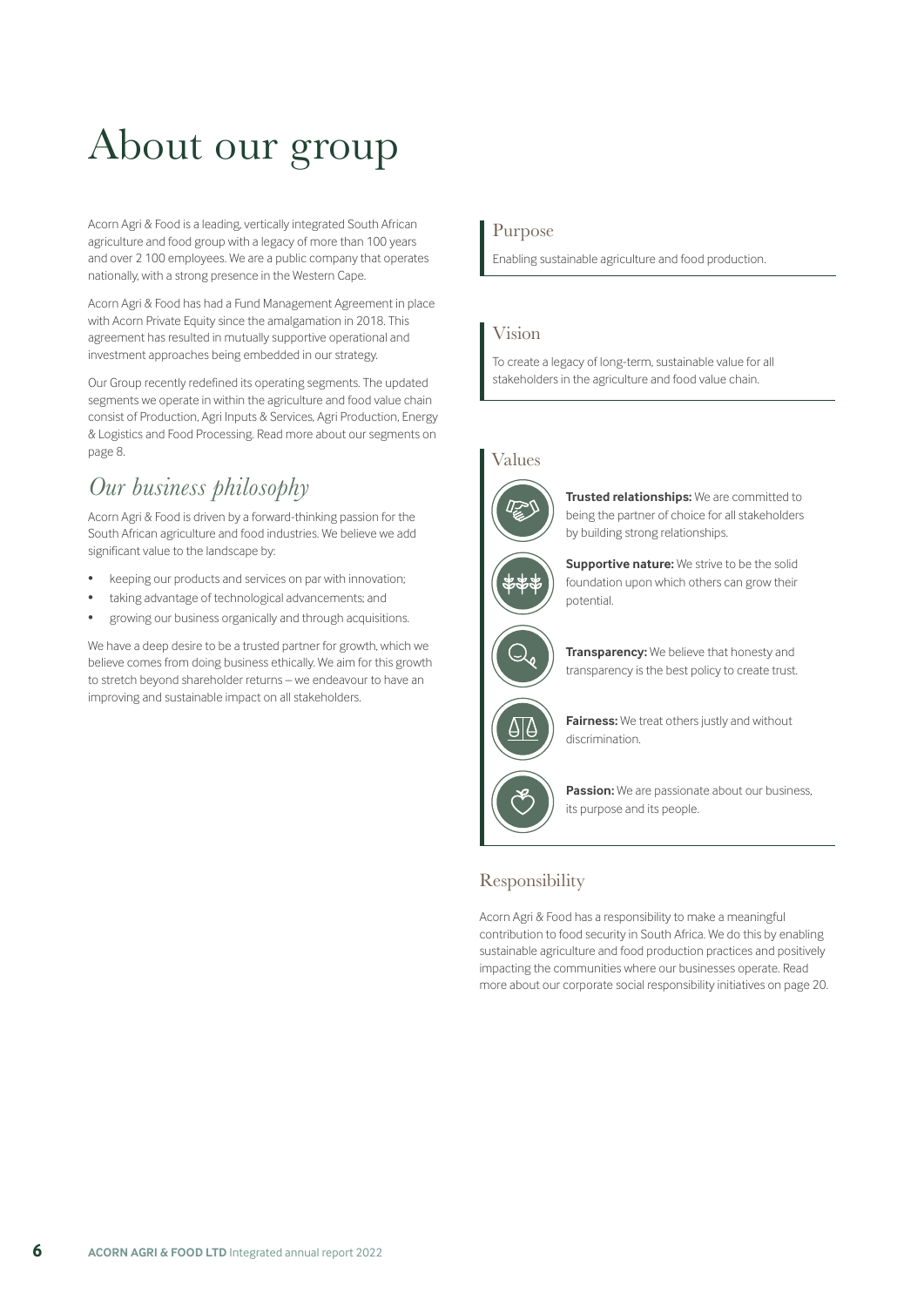#### *Investment case*

The following investment attractions differentiate the Group from its peers and should enable the Group to generate sustainable returns for shareholders.



**Business with a legacy of more than 100 years**

• Proven sustainability of value through a variety of business cycles



#### **Vertically integrated in the agriculture and food sectors**

- Business model centres around essential products and services, strengthening the sustainability case
- Exposed to the broader agriculture and food value chain, reducing cyclicality of profits and strengthening the sustainability case
- More stable margins due to greater control throughout the value chain
- More opportunities for intra-Group integration, collaboration and cross-selling
- Enhanced opportunity to identify areas of increased efficiency through innovation

**Market leader in supplying goods and services to agricultural producers in the Overberg region**

- Major player in the country's largest wheat, barley and canola producing region – a critical supply source to various industries
- The Overberg is one of the country's more stable agricultural production regions (good weather and soil conditions and diverse farming operations) which strengthens the sustainability case



**Mutually supportive operational and investment approaches embedded in our strategy**

- Group strategy encourages entrepreneurial flare while still providing support and access to operational expertise
- Attractive investment philosophy centred around businesses that we can assist alongside management to develop and grow
- Dedicated investment team with a keen eye for exciting acquisition opportunities



#### **Leading position in the growing health foods industry**

- Well positioned to take advantage of the growing local and international health foods industry through The Health Food Group
- Owner of valuable health snacking brands
- Strong research and development capabilities driving product innovation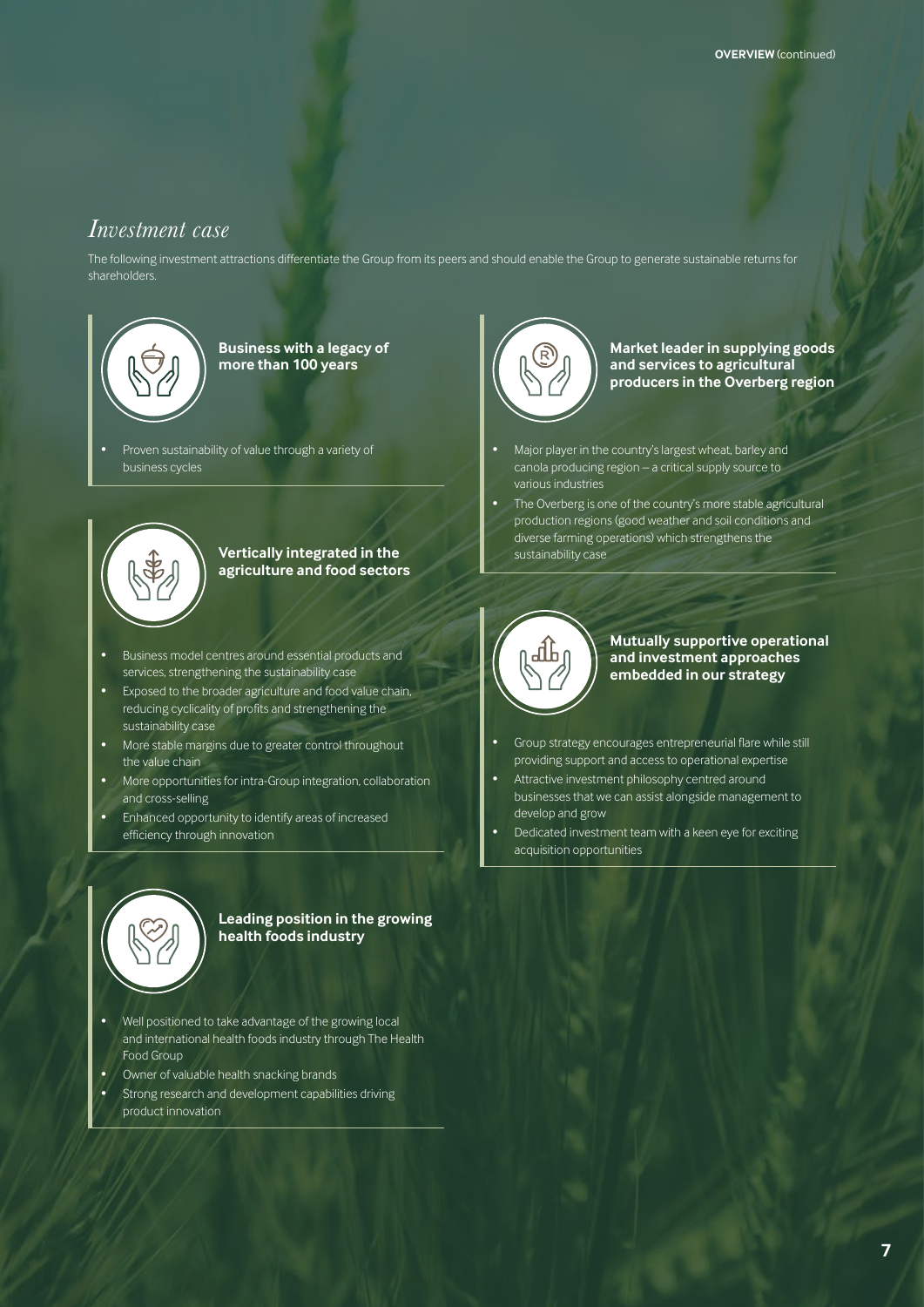## About our group *(continued)*

#### *Our segments*

During the 2022 financial year, the Group and two of its group companies acquired three new businesses. With these acquisitions, we redefined the Group's operating segments to better streamline operational reporting and monitoring.

Our Group is strategically focused on, and positioned in, the following redefined segments of the agriculture and food value chain:

#### Agriculture Food *Production Agri Inputs & Services Energy & Logistics Agri Production Food Processing* Processing of raw Supply of goods and Supply of petroleum and Production, packaging Processing of various materials and supply of services to agricultural, lubricant products to and marketing of fresh commodities into food procured goods to wholesale and retail retail, commercial and products for wholesale and fruit, mainly grapes and agricultural producers, markets agricultural clients soft citrus, for the export retail customers manufacturers, wholesale markets and retail markets  $\mathbf{M}$  moov **OVERBERG**  $ACG$  Fruit **BACHMUS OVERBERG rassrootsgroup AgVentures** Montaqu